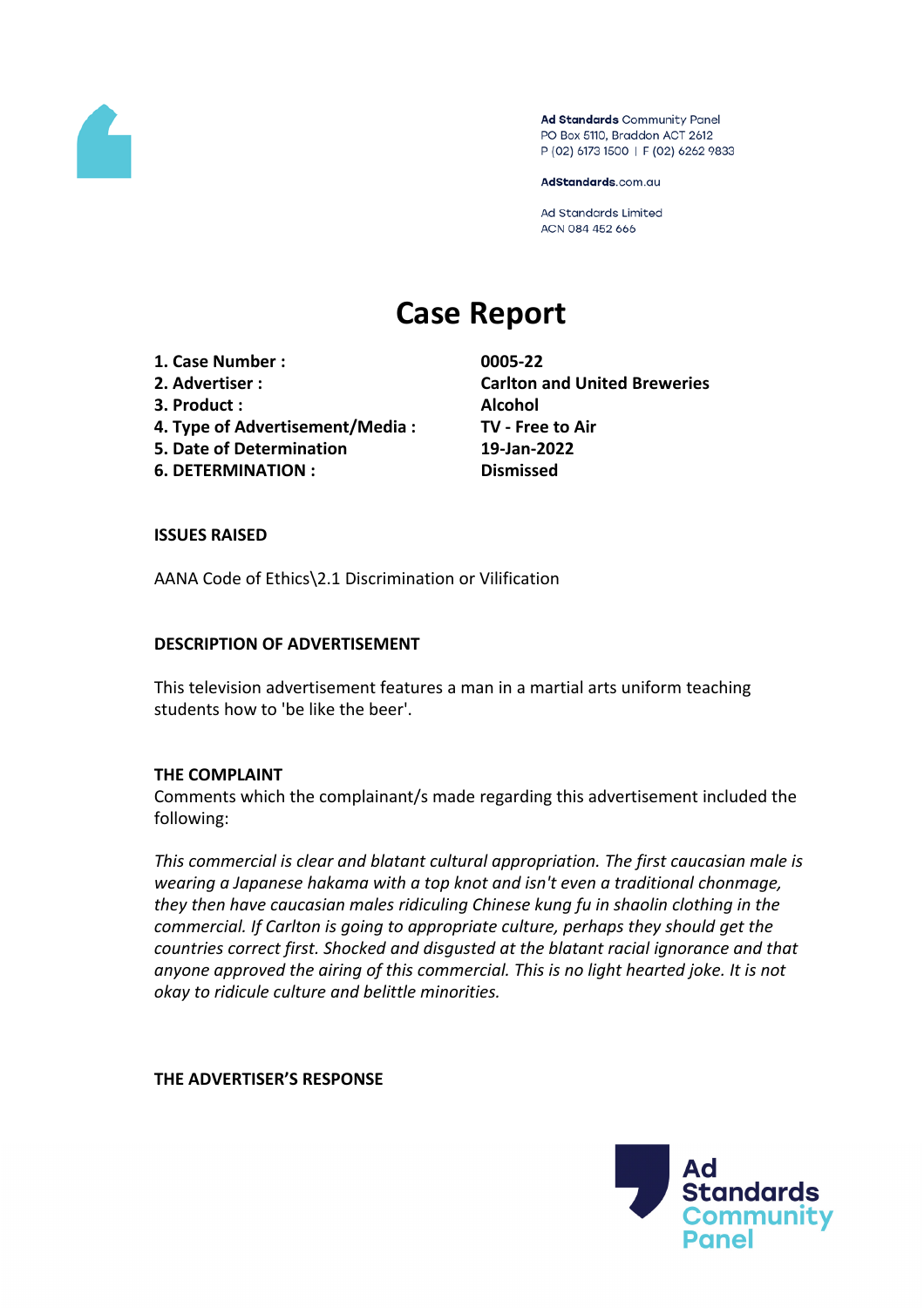

Comments which the advertiser made in response to the complainant/s regarding this advertisement include the following:

*Thank you for your recent correspondence regarding a complaint with reference number 0005-22, and for providing CUB with the opportunity to respond regarding the Carlton Dry advertisement 'Temple of Dry' (the Advertisement).*

*We understand from your letter dated 5 January 2022 the complaint contends that the Advertisement is in breach of paragraph 2.1 of the AANA Code of Ethics relating to discrimination or vilification of race.*

*CUB and its parent entity Asahi Beverages are committed to ensuring our promotional and marketing material is inclusive, non-discriminatory, and in accordance with community expectations and standards.*

#### *Description of Advertisement*

*The Advertisement celebrates the uncomplicated qualities of the Carlton Dry beverage (Product).*

*The protagonist 'Master Dry' invites pupils to a philosophy centred around the flavour profiles of the Product, being smooth, free from bitterness, and perfectly balanced. The pupils are encouraged to 'be like the beer' in its uncomplicated qualities, and undertake 'training' to represent these characterisations of the Product. The pupils and Master Dry throughout the advertisement practice balancing acts involving the Product, not becoming bitter when unsuccessfully attempting to engage with the Product, and smoothly engaging in other practices involving the Product.*

*The Product's brand philosophy is thereby enlivened and reflected in a light-hearted manner as a true 'belief-system' in the 'Temple of Dry', that simultaneously celebrates the attributes of the beer and living an uncomplicated life.*

#### *Response to complaint*

*The Advertisement does not discriminate, vilify, or culturally appropriate any persons, race, ethnicity, culture or nationality.* 

*In pre- and post-production, to ensure community standards and cross-cultural sensitivity was considered in all aspects of the Advertisement, CUB engaged Phoenix Eye Films (lead by Australian filmmaker, actor and martial artist Maria Tran) to consult on Cultural Production involving considerations on wardrobe, casting, location, music, cinematography and movement.*

*Regarding the specific points raised by the complainant, and the contention the Advertisement breaches the AANA Code, paragraph 2.1:*

*1. The Advertisement is purposefully crafted to not engender any particular persons, race, ethnicity or nationality. To achieve this neutrality, the Advertisement deliberately does not represent any particular ethnic or cultural arts or dress, as referred to by the*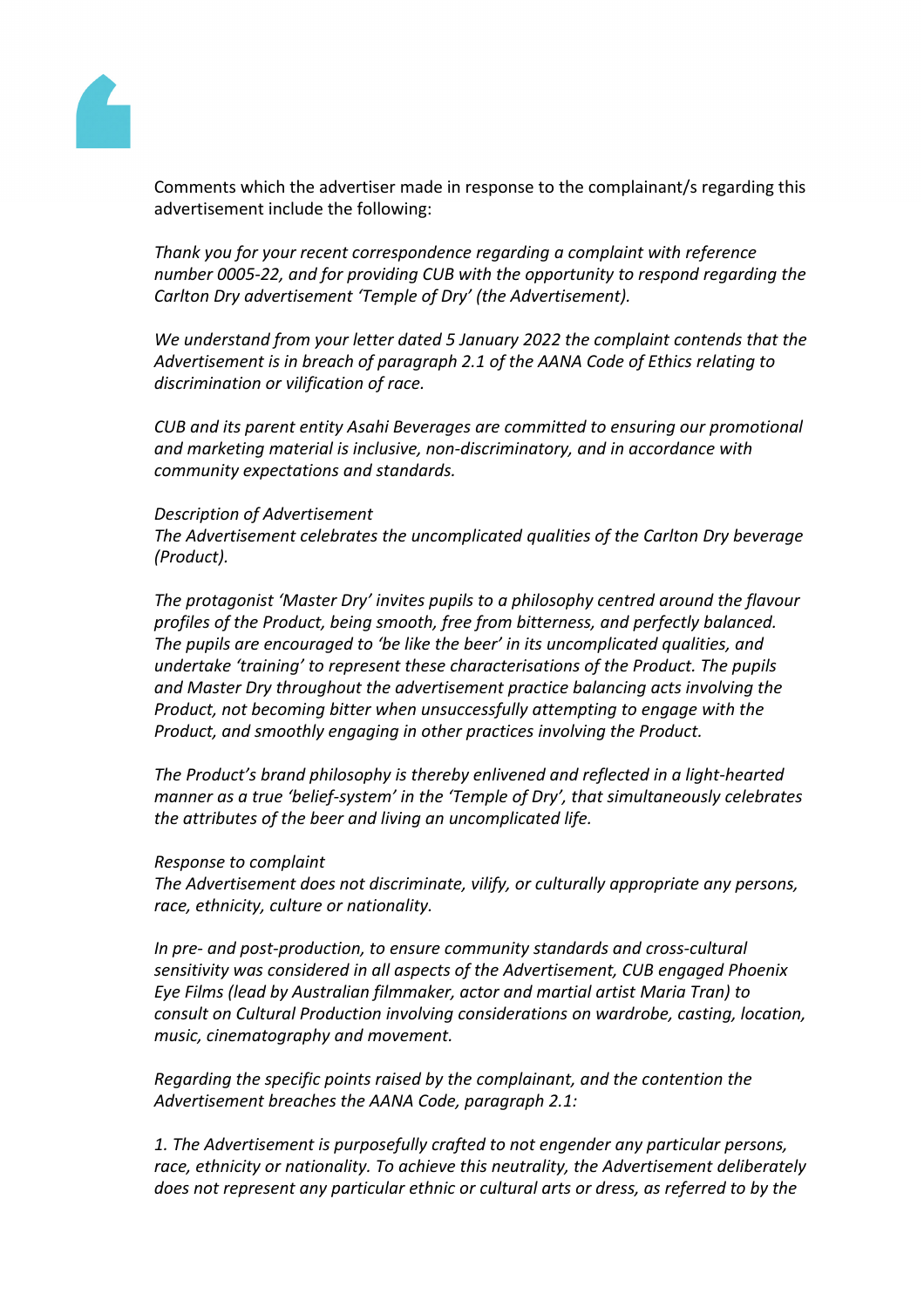

*complainant. Contrary to the assertion of the complainant, the Advertisement was carefully constructed with cultural sensitivity in mind, to be consciously agnostic in this regard, so as not to cause offense, humiliation or to discriminate or vilify any persons, race, ethnicity, culture or nationality.*

*2. The Advertisement champions the cinematic flair of the martial arts film genre, enjoyed in popular culture worldwide, rather than misappropriate any particular culture. Cultural appropriation is the inappropriate or unacknowledged adoption of elements of one culture or identity, by members of another culture or identity. CUB respectfully submits that a reasonable viewer would not view the Advertisement as cultural appropriation, given the following:*

*a. The style of cinematography pays homage to elements of martial arts in popular culture and film. In direct reference to the martial arts film genre, the Advertisement see the protagonists bend the laws of physics, against a background of energic shots of awe-inspiring reverent landscapes.*

*b. A number of the lessons observed by Master Dry and the pupils throughout the Advertisement are applicable to any number of cultural groups, ethnicities, races or nationalities, and reflect more broadly the idea of general fulfilment in following a philosophical or religious belief- in the case of the Advertisement a belief system applying the characteristics of the Product; being smooth, uncomplicated, balanced and not bitter.*

*c. The settings, including the mountains and temple, as well as the practices depicted, such as walking on water and playing flutes or gongs, are popular motifs throughout a variety of religions and beliefs.*

*d. The costumes, dress, hair and make-up of the characters reference elements of various martial arts with a twist to appeal to typical consumers of the Product (for example, the topknot of Master Dry representing a typical 'man-bun' sported by many consumers of the Product).*

*e. The characters are ethnically diverse, representative of everyday consumers of the Product.*

*f. Overall, the Advertisement presents a positive portrayal of martial arts, and applies the ambiance of the martial arts film genre to the Product.*

*The Advertisement reflects the universality of philosophical systems, and thereby cannot be construed as cultural appropriation of any particular persons, race, ethnicity or nationality.*

*3. The AANA code prohibits the discrimination or vilification of any group of people on the basis of certain defined attributes including race, ethnicity, nationality, gender, age, region and political belief. Discrimination describes unfair or less favourable treatment of any individual or group of people, and vilification describes humiliation, intimidation or the incitement of hatred, contempt or ridicule. CUB contends that no culture or minority is belittled or ridiculed in the Advertisement as alleged by the complainant, nor does the Advertisement discriminate or vilify any culture or minority. As outlined in the points above, the Advertisement is purposefully culturally neutral, and replicates the popular style*

*of the martial arts film genre in a positive and entertaining light, and not in a manner that would be likely to humiliate or incite ridicule.*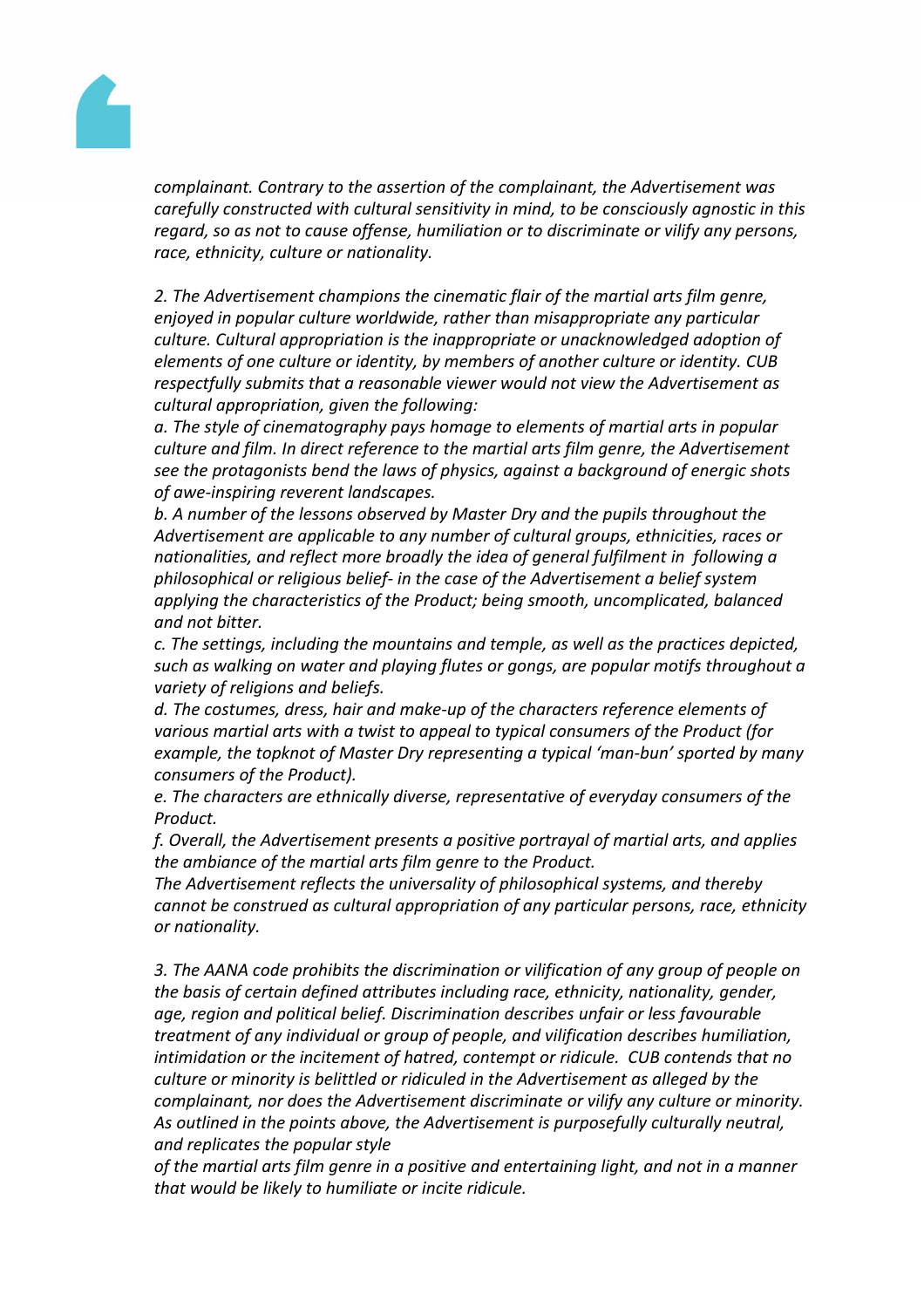

*For the reasons set out above, and with great respect to the complainant for any discomfort caused, CUB submits that the Advertisement does not breach any section of the AANA Code including section 2.1, and requests that the complaint be dismissed on this basis.*

# **THE DETERMINATION**

The Ad Standards Community Panel (the Panel) considered whether this advertisement breaches Section 2 of the AANA Code of Ethics (the Code).

The Panel noted the complainant's concern that the advertisement shows cultural appropriation and racial ignorance by using inconsistent clothing and themes.

The Panel viewed the advertisement and noted the advertiser's response.

**Section 2.1: Advertisements shall not portray or depict material in a way which discriminates against or vilifies a person or section of the community on account of race, ethnicity, nationality, gender, age, sexual preference, religion, disability, mental illness or political belief.**

The Panel noted the Practice Note to Section 2.1 provides the following definitions:

"Discrimination – unfair or less favourable treatment.

Vilification – humiliates, intimidates, incites hatred, contempt or ridicule."

The Panel considered that the depiction of people wearing traditional clothing from other cultures is not dissimilar to martial arts students at commercial facilities wearing traditional clothing, and considered that while some viewers may prefer that advertisements not use such themes, this in itself was not a depiction which is discriminatory or vilifying.

The Panel acknowledged that community standards in this area are evolving, and that there is an increased sensitivity in the community to issues such as cultural appropriation and casual racism.

The Panel noted the advertiser's response that the advertisement it was purposefully crafted to be culturally generic and that an external agency was engaged to consult on this aspect of filming. The Panel considered that the advertisement featured aspects of several different cultures, and considered that their combination did not amount to discrimination or vilification.

The Panel noted that there was not a focus on any particular culture, nor did any of the actors use exaggerated or mocking accents or mannerisms. The Panel considered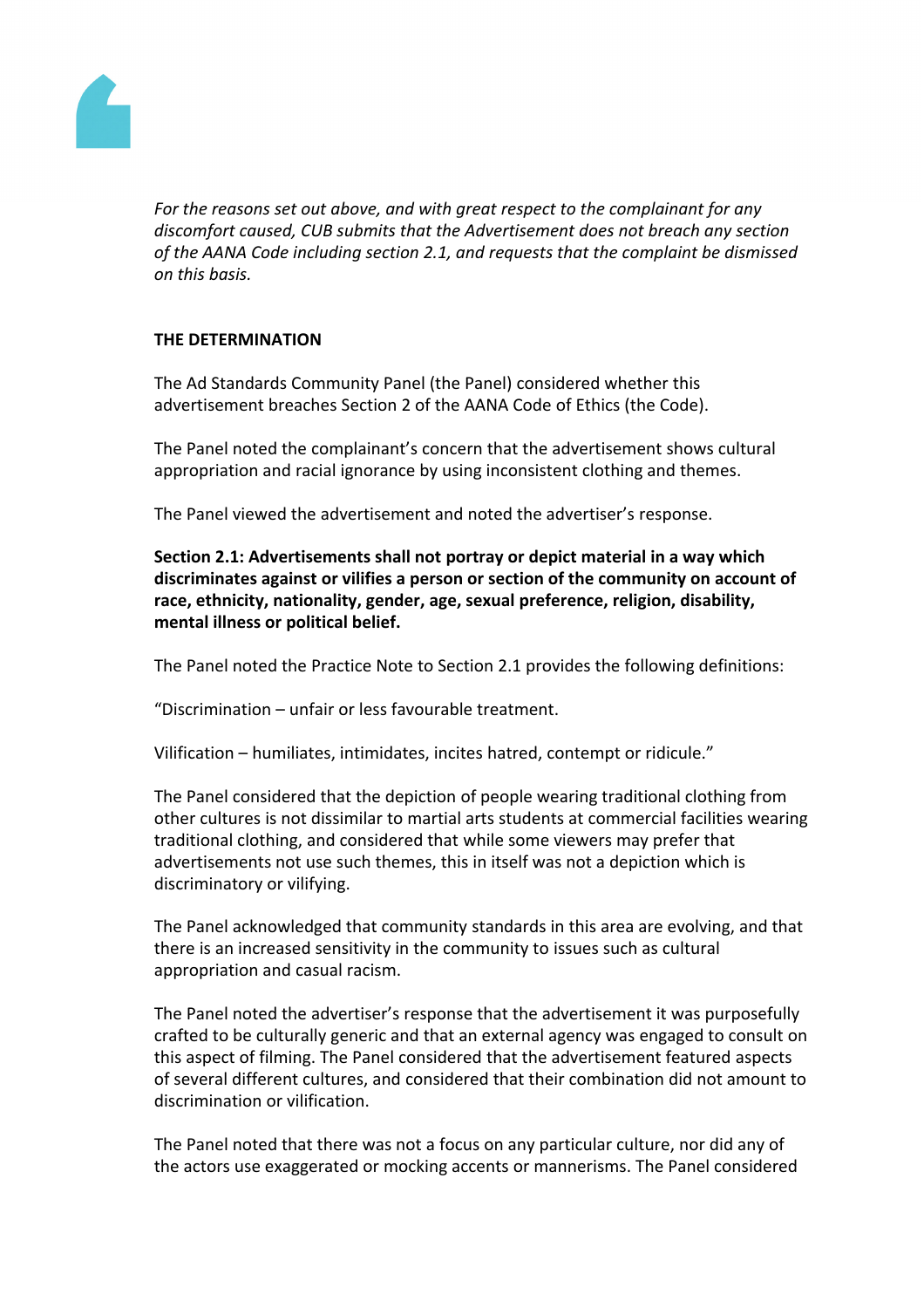

that the humour or the advertisement was directed at the individuals depicted, rather than at any particular cultural group.

The Panel considered that the depiction of an unidentified and fictitious culture which bears similarity to other genuine cultures does not in itself treat genuine cultures unfairly or less favourably, nor does it present material in a manner that would be likely to humiliate or incite hatred, contempt or ridicule.

## **Section 2.1 conclusion**

The Panel considered that the advertisement did not portray or depict material in a way which discriminates against or vilifies a person or section of the community on account of race, nationality or ethnicity and determined that the advertisement did not breach Section 2.1 of the Code.

## **Conclusion**

Finding that the advertisement did not breach any other section of the Code the Panel dismissed the complaint.

## **ABAC**

The Panel noted that advertisements about alcohol products may be considered against the provisions of the AANA Advertiser Code of Ethics as well as the Alcohol Beverages Advertising Code Scheme (ABAC). The Panel noted that complaint/s in this case were referred to ABAC for assessment. The Panel noted that the ABAC Responsible Alcohol Marketing Code (ABAC Code) is an alcohol specific code of good marketing practice and has specific standards which apply to the promotion of alcohol products. The Panel further noted that it can only consider complaints about alcohol advertising under the concept of prevailing community standards as set out by the AANA Code of Ethics. The Panel noted that the advertisement may be considered by the ABAC Chief Adjudicator or the ABAC Adjudication Panel applying the ABAC Code, as well as this determination under the Code of Ethics.